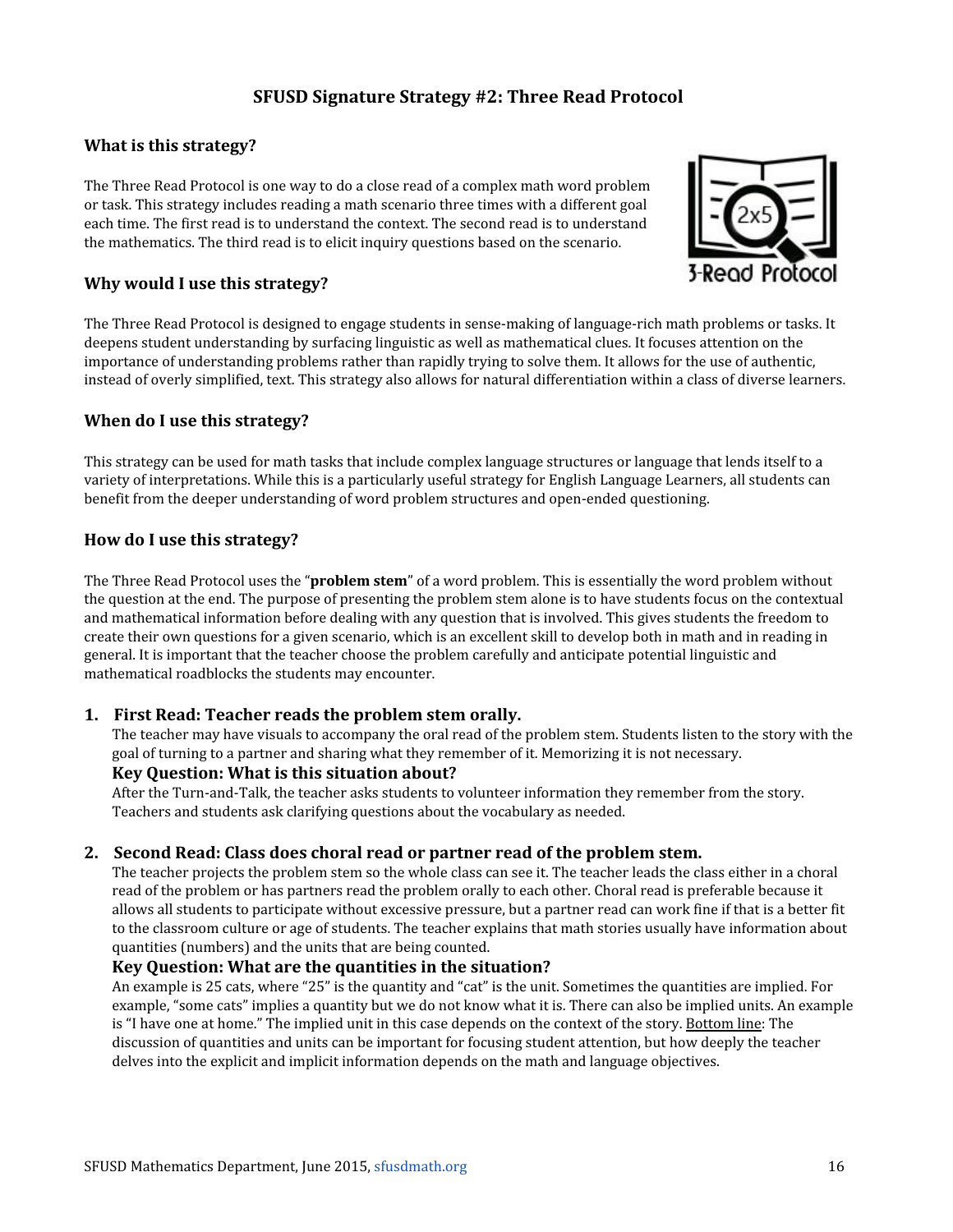## **3. Third Read: Partner or choral read the problem stem orally one more time.**

The teacher asks students to do one more read of the "story" and asks them to think, *"*What is missing to make this a good math problem?*"* Students volunteer their answers to that question. Responses will likely vary because many students assume there is a question without actually reading one. Without correcting student responses, the teacher probes until the class decides that a question is missing. The teacher asks, *"*Is there only one question that we can ask of this story?*"* Students responses may vary, but there are usually many different questions that can be asked of almost any scenario.

## **Key Question: What mathematical questions can we ask about the situation?**

The teacher asks partners to determine at least two questions that can be asked using the problem stem. Students share their questions. The teacher writes a couple of the questions and clarifies language as appropriate. After each question, the teacher asks the class, *"*Can this question be answered with the information from this story?*"* and the class discusses why or why not.

### 4. **Students work in collaborative groups on the problem.**

Students work in groups to solve a question based on the problem stem. The teacher may assign a specific question for all groups to answer, or groups may choose a question from the list asked by the class. If groups are asked to choose their own questions, it is important that the teacher circulate and clarify expectations for the work. This can be an opportunity to differentiate the math work because the range of possible questions to a problem stem is broad.

### **In summary:**

|                 | What the teacher does                                                                                                                                                 | <b>Key Question</b>                                                     | What the students do                                                                                                                                               |
|-----------------|-----------------------------------------------------------------------------------------------------------------------------------------------------------------------|-------------------------------------------------------------------------|--------------------------------------------------------------------------------------------------------------------------------------------------------------------|
| Preparation     | • Identifies appropriate problem<br>stem<br>• Anticipates linguistic and<br>mathematical challenges<br>• Creates visuals to support<br>understanding                  |                                                                         |                                                                                                                                                                    |
| <b>1st Read</b> | • Shows visuals<br>• Orally reads the "story" (problem<br>stem)                                                                                                       | What is this<br>situation about?                                        | • Sit with a partner<br>• Listen to the "story"<br>• Turn to partners to<br>discuss the "story" in their<br>own words<br>• Say what they remember<br>of the story  |
| 2nd Read        | • Shows problem stem (for example,<br>on overhead projector or poster)<br>• Leads class in choral or partner<br>read<br>• Leads discussion of quantities and<br>units | What are the<br>quantities in the<br>situation?                         | • Read chorally with the<br>class or with partners<br>• Volunteer quantities and<br>units they identify                                                            |
| 3rd Read        | • Asks partners to read with specific<br>goal<br>• Leads discussion of potential<br>questions<br>• Clarifies language as needed                                       | What<br>mathematical<br>questions can we<br>ask about the<br>situation? | • Read one more time with<br>partners<br>• Brainstorm with<br>partners several questions<br>that could be asked using<br>the problem stem<br>• Volunteer questions |